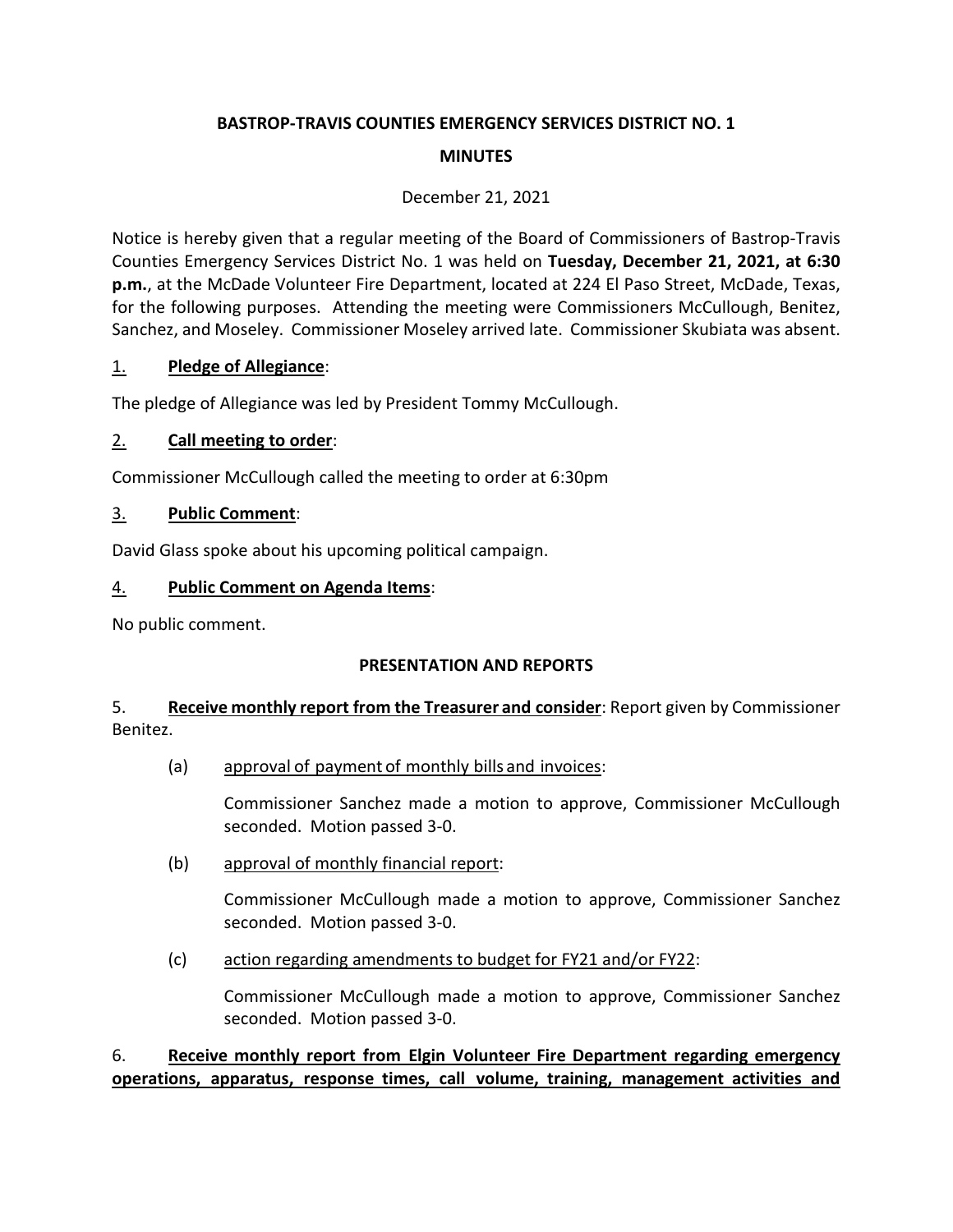**membership**: Report given by Cameron Jonse – Command Staff. Brian Henson – Board President read apology letter from the Board of Directors.

7. **Receive monthly report from McDade Volunteer Fire Department regarding emergency operations, apparatus, response times, call volume, training, management activities and membership**: Report given by Rey Ramirez – Chief

8. **Receive monthly report from the First Responder Unit regarding emergency operations, response times, call volume, training, budget, management activities and personnel issues and take any related action**: Report given by Marco Martinez

#### 9. **Receive monthly commissioner activity reports**: No Report

Commissioner Moseley arrived during the presentation of reports.

#### **DISCUSSION/ACTION ITEMS**

10. **Discuss and consider approval of minutes for the November 16, 2021, regular meeting and the December 13, 2021, special meeting**: Commissioner Benitez made a motion to approve, Commissioner McCullough seconded. Motion passed 4-0

11. **Discuss and consider submitting required annual report to the Division of Emergency Management**: No action was taken.

#### *12. Supplemental Agenda for election items*:

1. **Discuss and consider approval of Resolution Authorizing Secretary's Appointment of Agent to Perform Duties During Election Period**: Commissioner Benitez made a motion to approve, Commissioner Sanchez seconded. Motion passed 4-0.

2. **Discuss and consider approval of the Contract for Election Services with Bastrop County for the May 7, 2022, election, approval of required payment for those services, and a Resolution Approving Contract for Election Services with Bastrop County**:

Commissioner Benitez made a motion to approve, Commissioner Sanchez seconded. Motion passed 4-0.

3. **Discuss and consider approval of the Contract for Election Services with Travis County for the May 7, 2022, election, approval of required payment for those services, and a Resolution Approving Contract for Election Services with Travis County**:

Commissioner Benitez made a motion to approve, Commissioner McCullough seconded. Motion passed 4-0.

4. **Discuss and consider approval of an Order Adopting and Implementing the Use of Electronic Voting Systems in Addition to Paper Ballots in District Elections**: Commissioner Benitez made a motion to approve, Commissioner McCullough seconded. Motion passed 4-0.